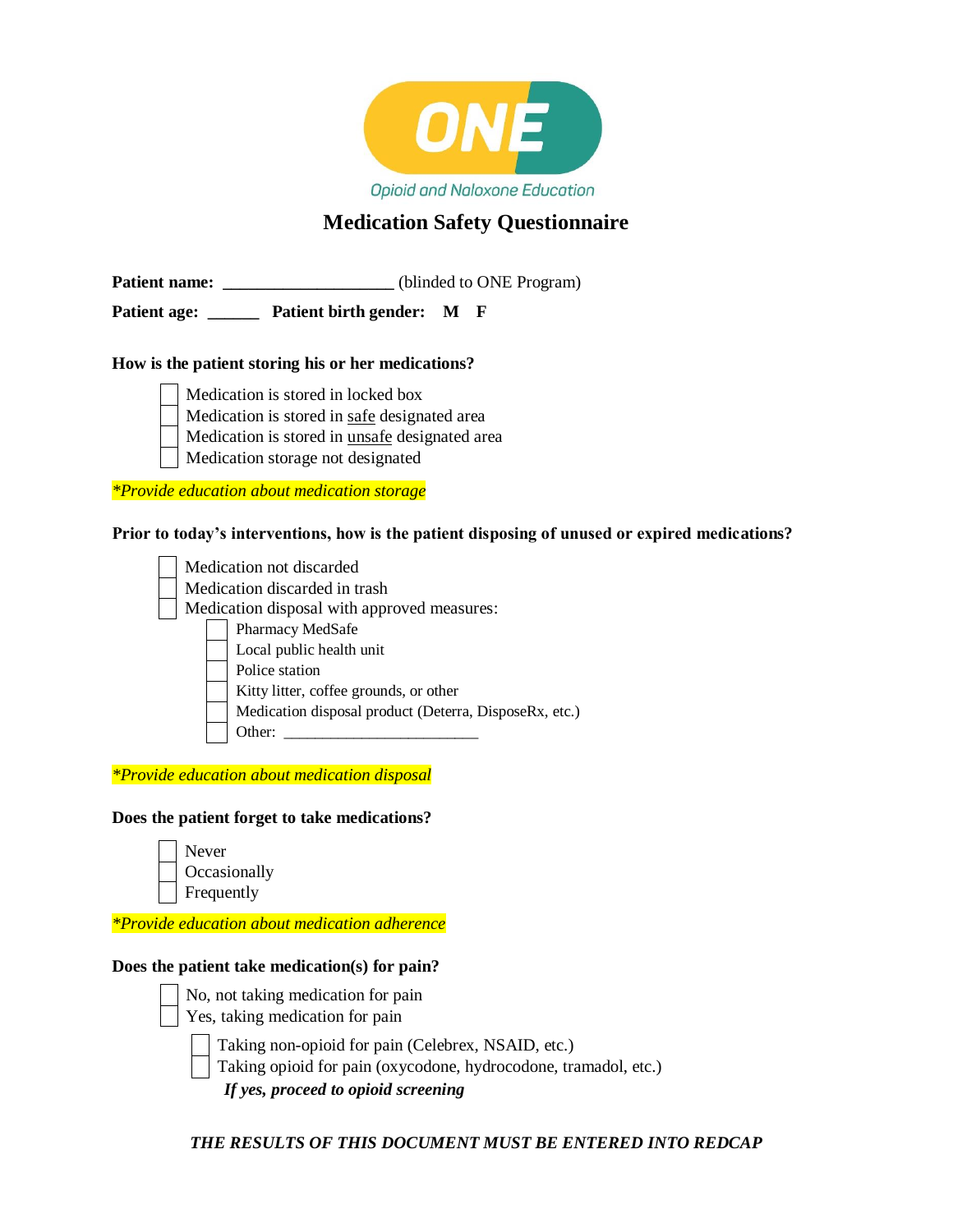

# **Outcomes Worksheet**

| For all patients: |                                |                                   |                                                                                                                                                                                        |  |  |  |  |  |  |  |
|-------------------|--------------------------------|-----------------------------------|----------------------------------------------------------------------------------------------------------------------------------------------------------------------------------------|--|--|--|--|--|--|--|
| Yes               | N <sub>0</sub>                 |                                   | Education about <b>medication storage</b> was provided to the patient                                                                                                                  |  |  |  |  |  |  |  |
| Yes               | N <sub>0</sub>                 |                                   | Education about <b>medication disposal</b> was provided to the patient                                                                                                                 |  |  |  |  |  |  |  |
| Yes               | N <sub>0</sub>                 |                                   | Education about <b>medication adherence</b> was provided to the patient                                                                                                                |  |  |  |  |  |  |  |
| Yes               | N <sub>0</sub>                 |                                   | Patient was provided a Deterra bag for medication disposal                                                                                                                             |  |  |  |  |  |  |  |
| Yes               | N <sub>0</sub>                 |                                   | Patient was provided a pill organizer to assist with medication adherence                                                                                                              |  |  |  |  |  |  |  |
|                   | For patients taking an opioid: |                                   |                                                                                                                                                                                        |  |  |  |  |  |  |  |
| Yes               | N <sub>0</sub>                 |                                   | Patient was identified as at risk for <b>accidental opioid overdose</b> based on<br>current disease states, current medications, or age<br>If yes, this was discussed with the patient |  |  |  |  |  |  |  |
| Yes               | N <sub>o</sub>                 |                                   | Today, patient was identified with potential for opioid misuse<br>If yes, this was discussed with the patient                                                                          |  |  |  |  |  |  |  |
| Yes               | N <sub>0</sub>                 | Not indicated<br>for this patient | Naloxone was provided to the patient                                                                                                                                                   |  |  |  |  |  |  |  |
| <b>Yes</b>        | N <sub>o</sub>                 | Not indicated<br>for this patient | 1 in 4 brochure was provided for this patient                                                                                                                                          |  |  |  |  |  |  |  |
| Yes               | N <sub>0</sub>                 | Not indicated<br>for this patient | A medication lock box was provided for this patient                                                                                                                                    |  |  |  |  |  |  |  |

## *THE RESULTS OF THIS DOCUMENT MUST BE ENTERED INTO REDCAP*